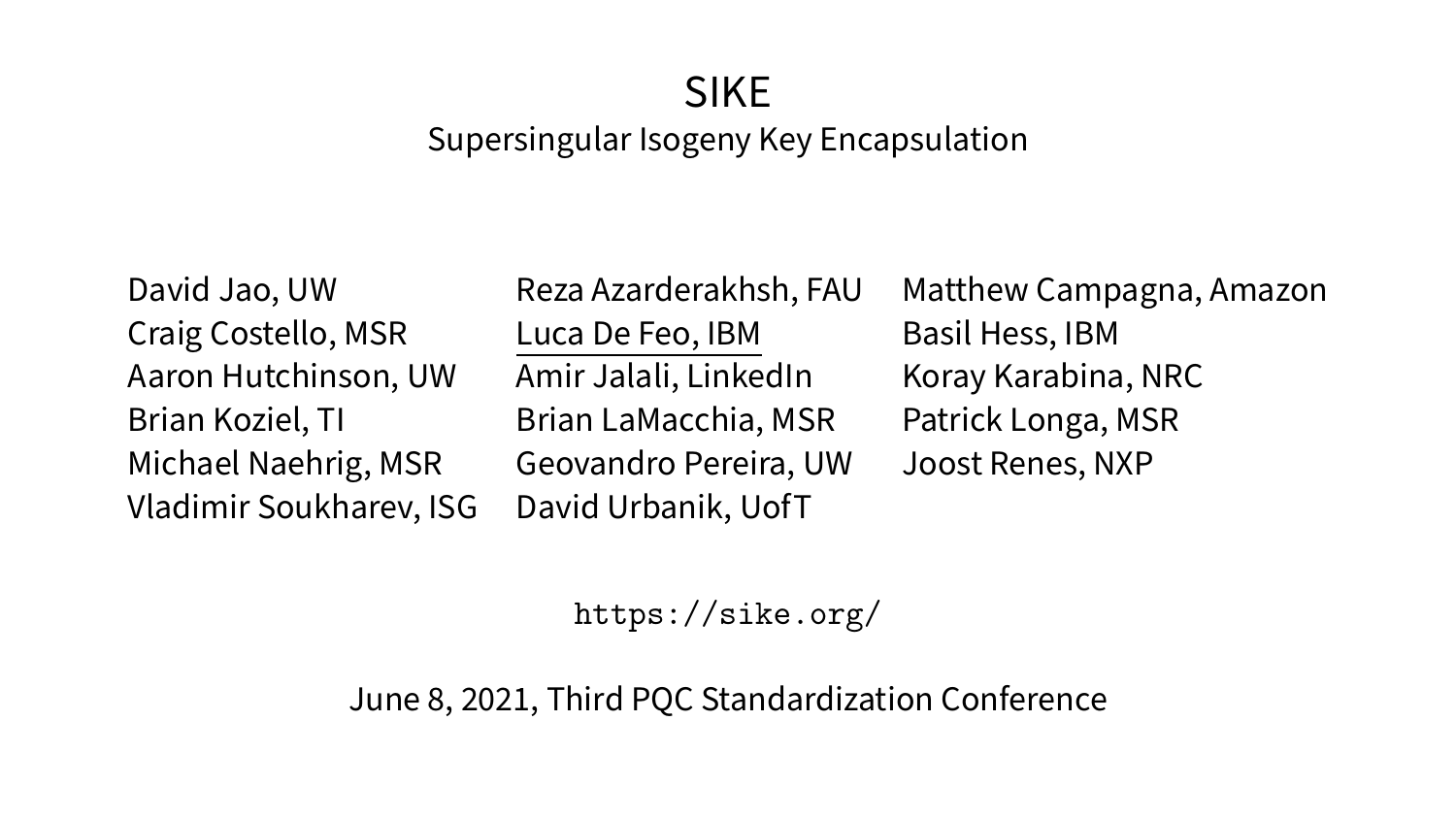#### **S**upersingular **I**sogeny **K**ey **E**ncapsulation (SIKE)

- **O** IND-CCA<sub>2</sub> KEM
- **Based on Supersingular Isogeny Diffie-Hellman (SIDH)**
- Uses Hofheinz et al. transformation (TCC 2017) on SIDH to achieve CCA security

The SIKE protocol specifies:

- **•** Parameter sets
- $\bullet$  Key/ciphertext formats
- **•** Encapsulation/decapsulation mechanisms
- Choice of symmetric primitives (hash functions, etc.)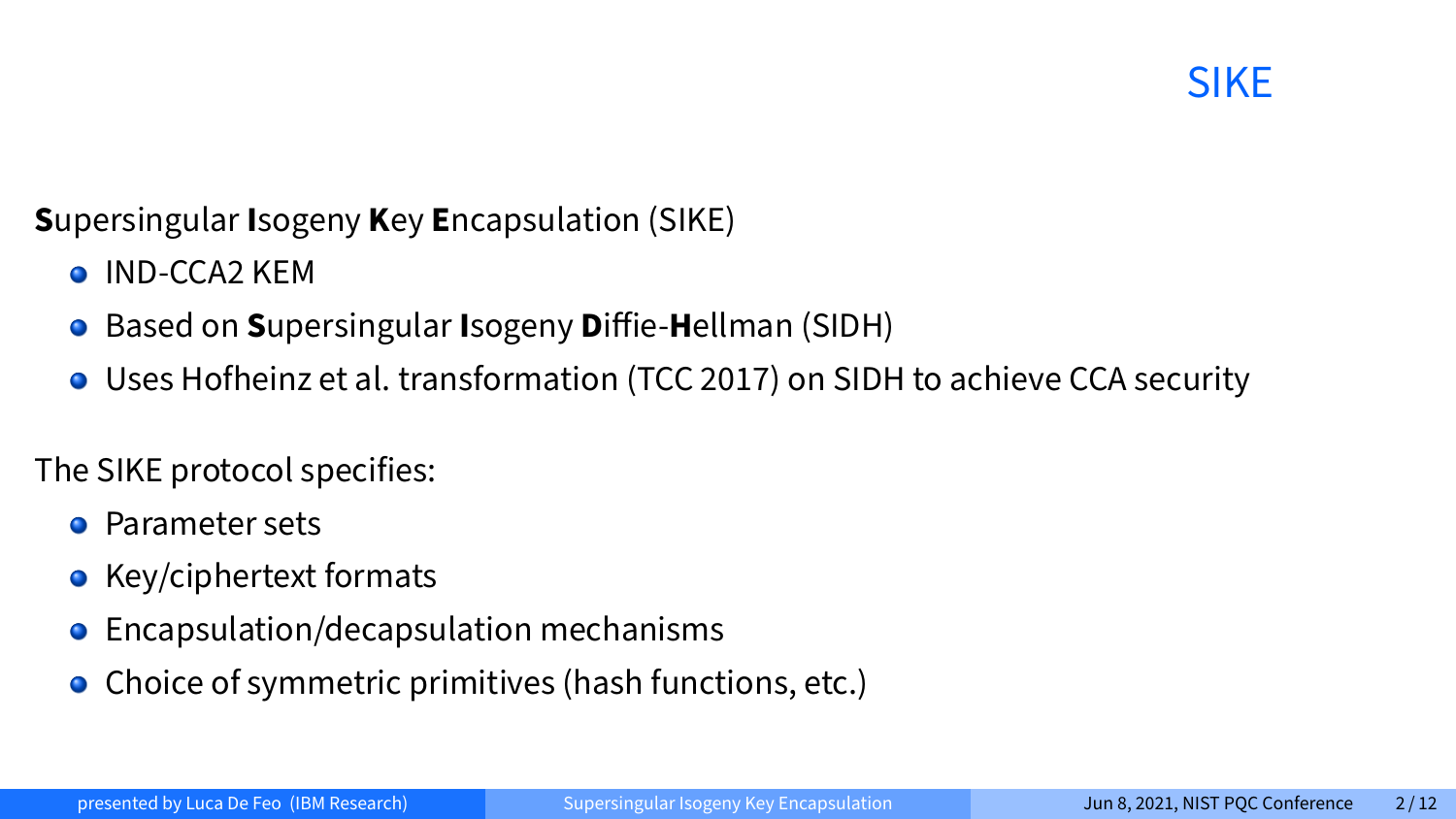#### SIDH: simplified overview

0. Starting supersingular curve  $E$  :  $y^2=x^3+6x^2+x$  over  $\mathbb{F}_{p^2};$ 

1. Alice chooses a kernel  $A \subset E(\mathbb{F}_{p^2})$ and sends  $E/A$  to Bob;

2. Bob chooses a kernel  $B\subset E(\mathbb{F}_{p^2})$ and sends  $E/B$  to Alice;

3. Shared secret:  $E/\langle A, B \rangle = (E/A)/\phi_A(B) = (E/B)/\phi_B(A)$ .



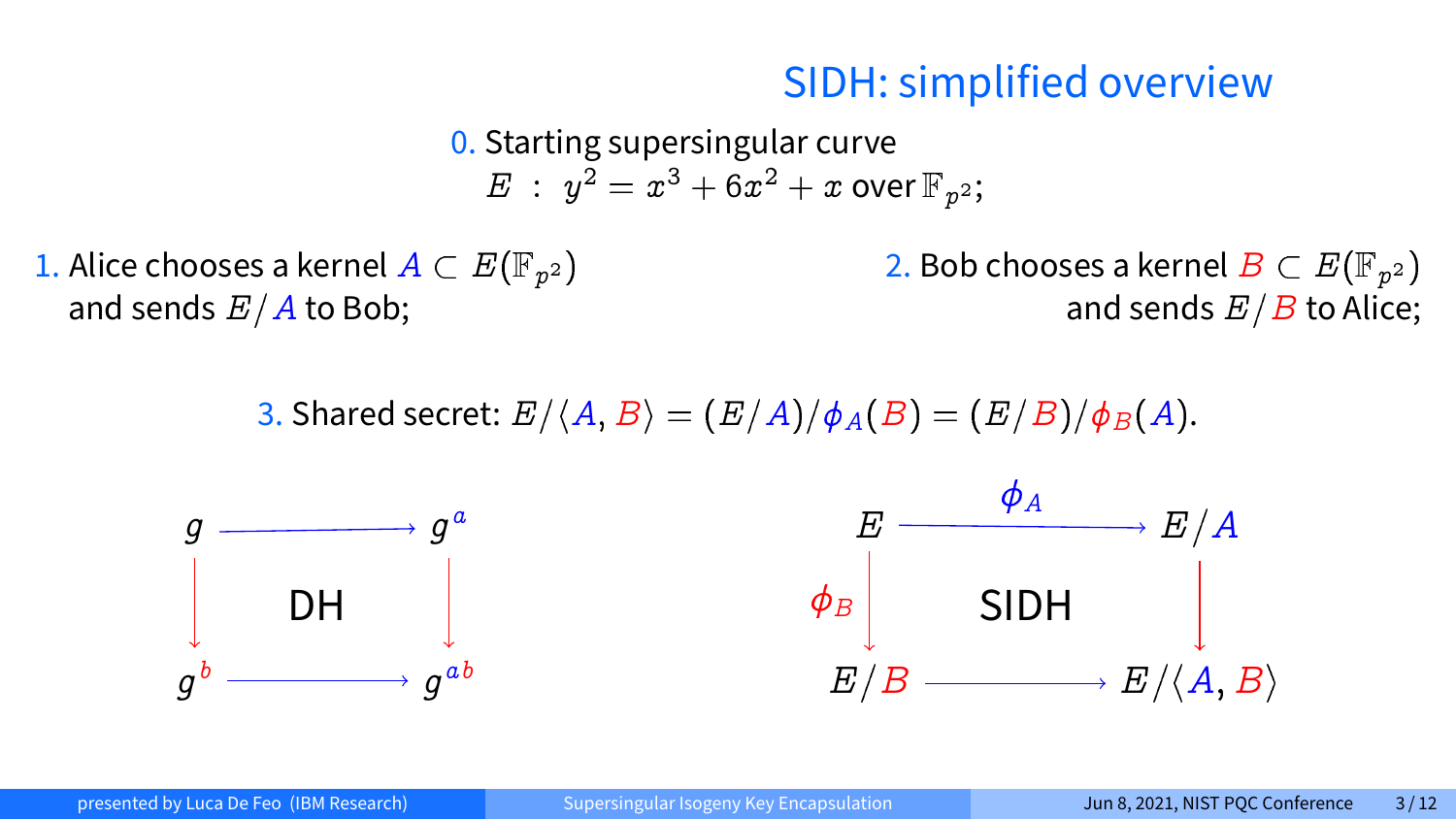#### SIDH: detailed overview

#### Curves represented by public triplets of torsion points

"Alice's" torsion basis:  $E^A:=(\begin{matrix}P_A,\,Q_A,\,R_A:=P_A-Q_A\end{matrix})$ "Bob's" torsion basis:  $E^B:=(P_B,\,Q_B,\,R_B:=P_B-Q_B)$ **Alice Bob**  $A \subset \langle P_A, Q_A \rangle$  $\phi_A$  $B \subset \langle P_B, Q_B \rangle$  $\phi_B$  $E^B/A := (\phi_A(P_B), \phi_A(Q_B), \phi_A(R_B))$  $E^A/B := (\phi_B(P_A), \phi_B(Q_A), \phi_B(R_A))$ Shared secret:  $j(E/\langle A,B \rangle)=j\big((E^{B}/A)/\phi_{A}(B)\big)=j\big((E^{A}/B)/\phi_{B}(A)\big).$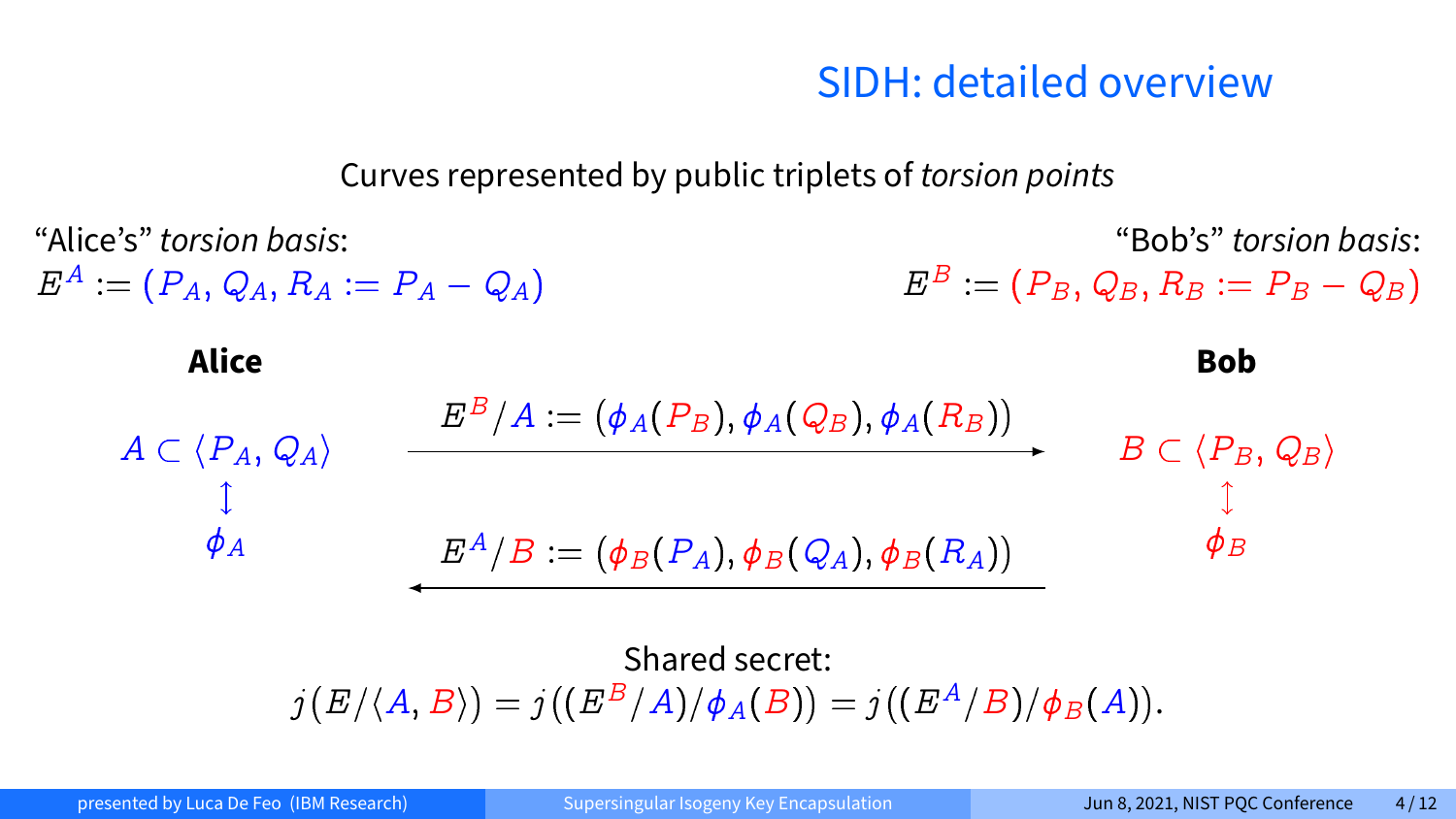# Changes for SIKE in third round

- New optimized ARMv8, Cortex M4, and VHDL implementations.
- Key compression:
	- $\triangleright$  Changed format of compressed ciphertexts (12.5% larger than in round 2).
	- $\blacktriangleright$  Major improvements in speed and memory usage.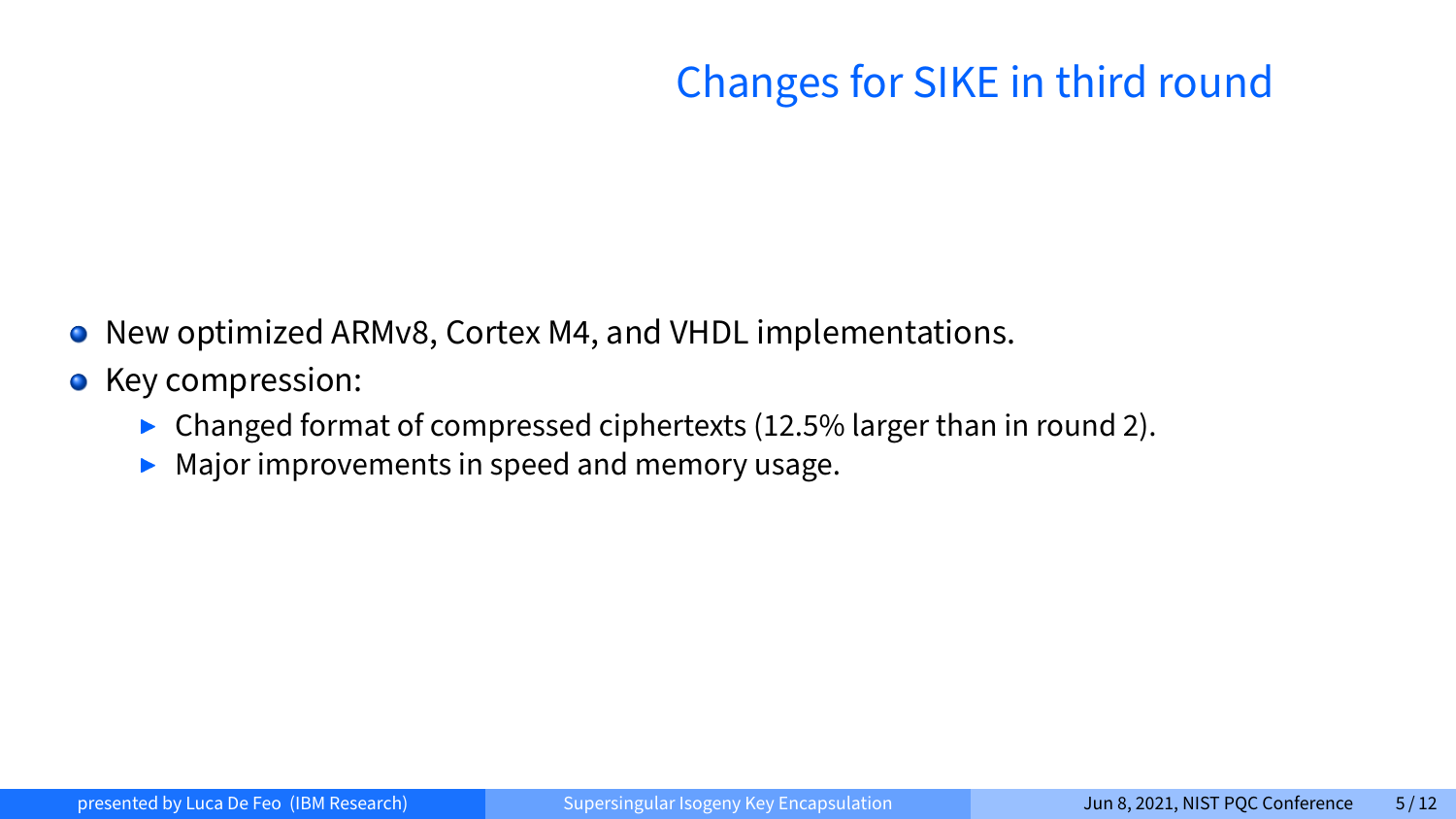# Changes for SIKE in second round

- O New parameter sets: SIKEp434, SIKEp503, SIKEp610, SIKEp751, SIKEp964;
- Updated security analysis.
- Starting curve changed;
- **Introduced key compression:**  $\approx 40\%$  smaller public keys and ciphertexts;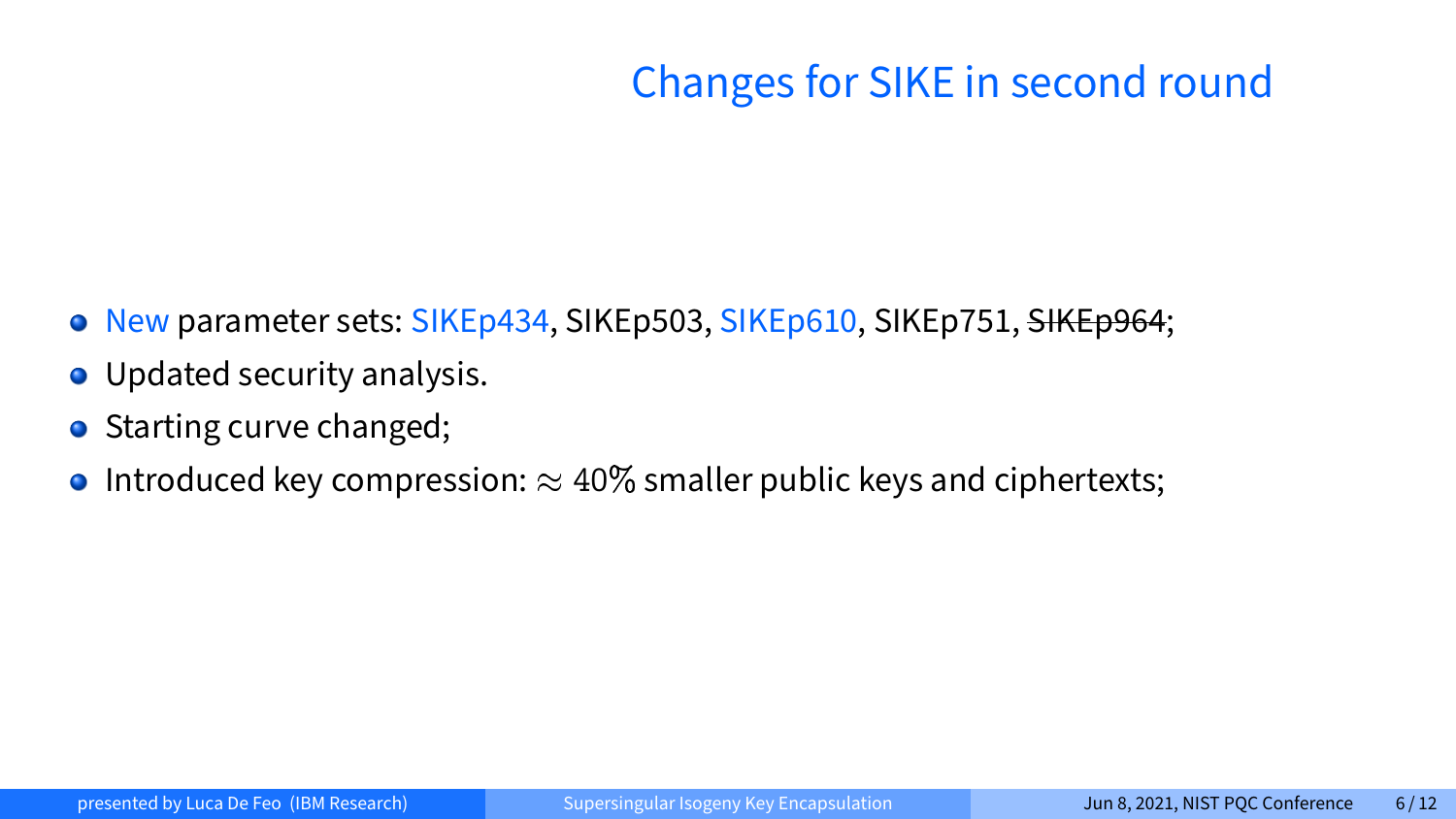#### Parameter sets

| Scheme   | prime $p$ | $log_2 p$ | Security level    |
|----------|-----------|-----------|-------------------|
| SIKEp434 | 22163137  | 434       | NIST <sub>1</sub> |
| SIKEp503 | 22503159  | 503       | NIST <sub>2</sub> |
| SIKEp610 | 23053192  | 610       | NIST <sub>3</sub> |
| SIKEp751 | 23723239  | 751       | NIST <sub>5</sub> |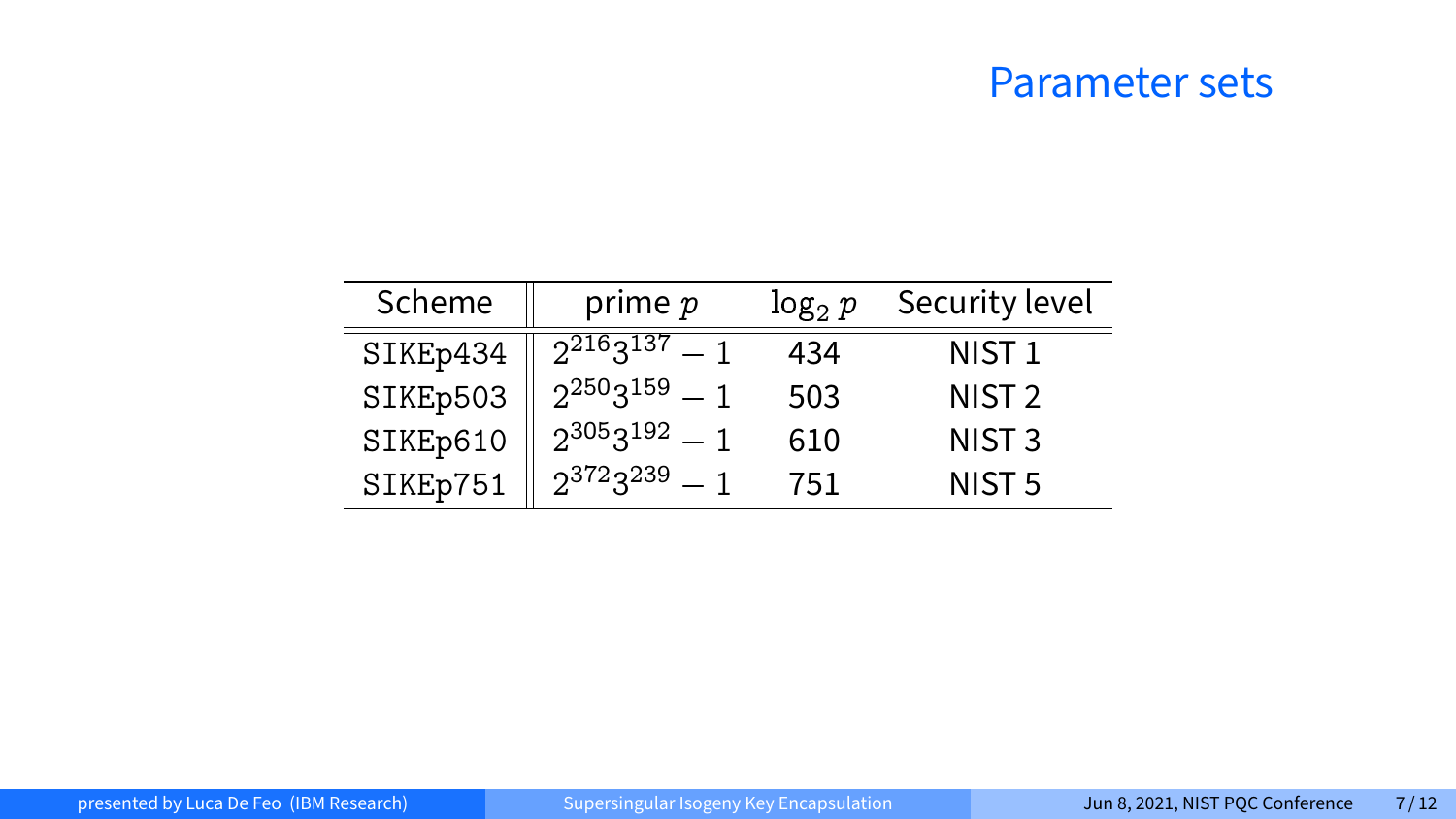#### Performance

| Scheme              |       | Public key ciphertext | Encaps                     | <b>Decaps</b> |  |
|---------------------|-------|-----------------------|----------------------------|---------------|--|
|                     | bytes |                       | $10^6$ cycles (x86_64 asm) |               |  |
| SIKEp434            | 330   | 346                   | 9.7                        | 10.3          |  |
| SIKEp434_compressed | 197   | 236                   | 15.1                       | 11.0          |  |
| SIKEp503            | 378   | 402                   | 13.6                       | 14.4          |  |
| SIKEp503_compressed | 225   | 280                   | 21.2                       | 15.7          |  |
| SIKEp610            | 462   | 486                   | 27.3                       | 27.4          |  |
| SIKEp610_compressed | 274   | 336                   | 37.5                       | 29.2          |  |
| SIKEp751            | 564   | 596                   | 40.7                       | 43.9          |  |
| SIKEp751_compressed | 335   | 410                   | 63.3                       | 46.6          |  |

Memory footprint of compression 3–10 $\times$  smaller compared to Round 2.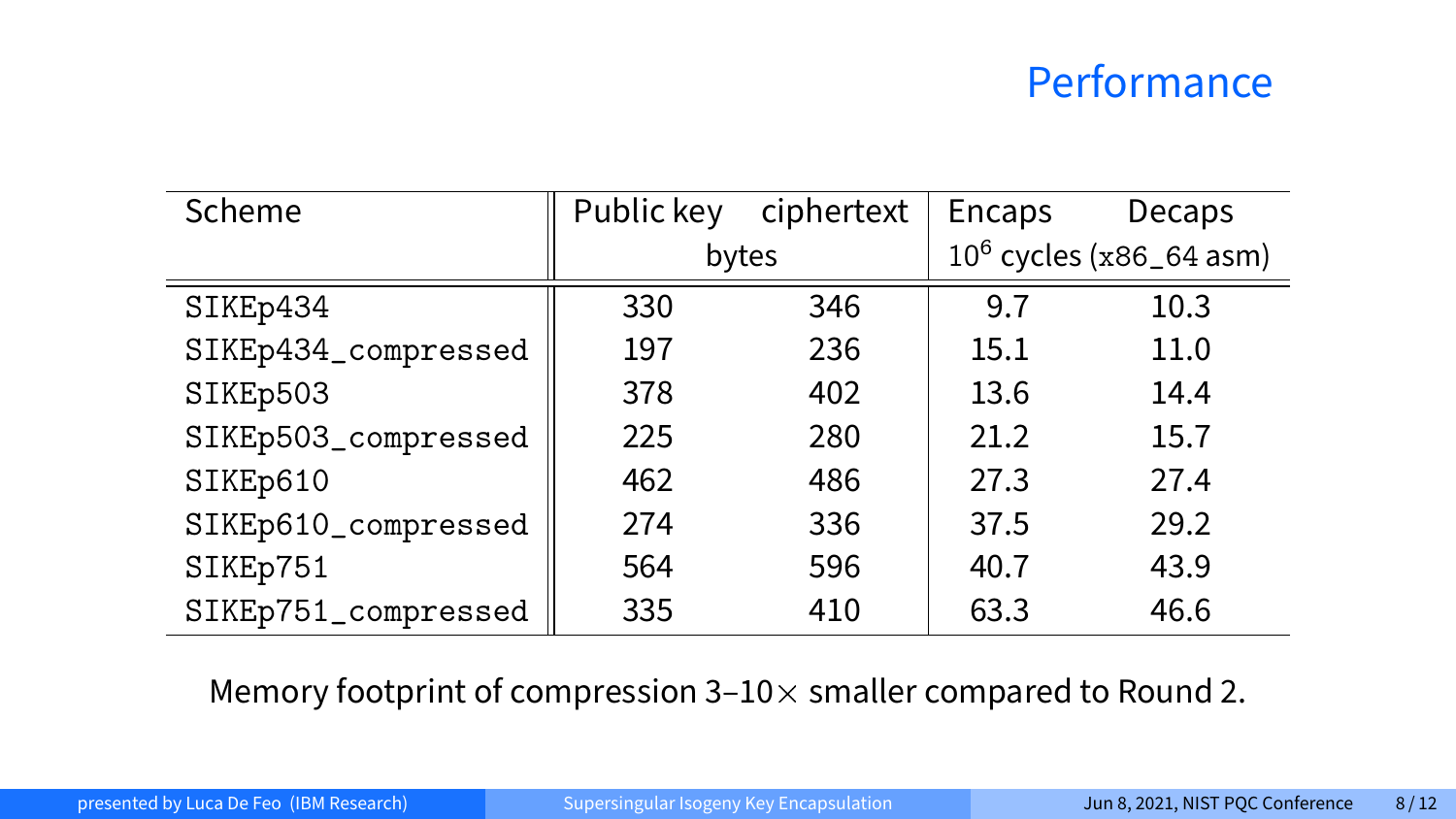# Additional implementations

|                            | Scheme   |        | Cortex M4 (ARMv7) $^1$ | Cortex A72 (ARMv8) |        |  |
|----------------------------|----------|--------|------------------------|--------------------|--------|--|
|                            |          | Encaps | Decaps                 | Encaps             | Decaps |  |
| <b>ARM</b> implementations | SIKEp434 | 69     | 74                     | 28                 | 30     |  |
| $(10^6 \text{ cycles})$    | SIKEp503 | 97     | 104                    | 40                 | 42     |  |
|                            | SIKEp610 | 198    | 199                    | 90                 | 91     |  |
|                            | SIKEp751 | 299    | 321                    | 136                | 146    |  |

|                                          | Scheme   | Xilinx Artix-7 |        | Xilinx Kintex UltraScale+ |        |  |
|------------------------------------------|----------|----------------|--------|---------------------------|--------|--|
|                                          |          | Encaps         | Decaps | Encaps                    | Decaps |  |
| <b>VHDL</b> implementation<br>(FPGA, ms) | SIKEp434 | 7.01           | 7.42   | 3.09                      | 3.28   |  |
|                                          | SIKEp503 | 8.81           | 9.25   | 3.75                      | 3.93   |  |
|                                          | SIKEp610 | 14.43          | 14.22  | 6.02                      | 5.94   |  |
|                                          | SIKEp751 | 17.37          | 18.39  | 7.43                      | 7.87   |  |

<sup>1</sup>M. Anastasova, R. Azarderakhsh, M. Mozaffari Kermani, "Fast Strategies for the Implementation of SIKERound 3 on ARM Cortex-M4", <https://ia.cr/2021/115>.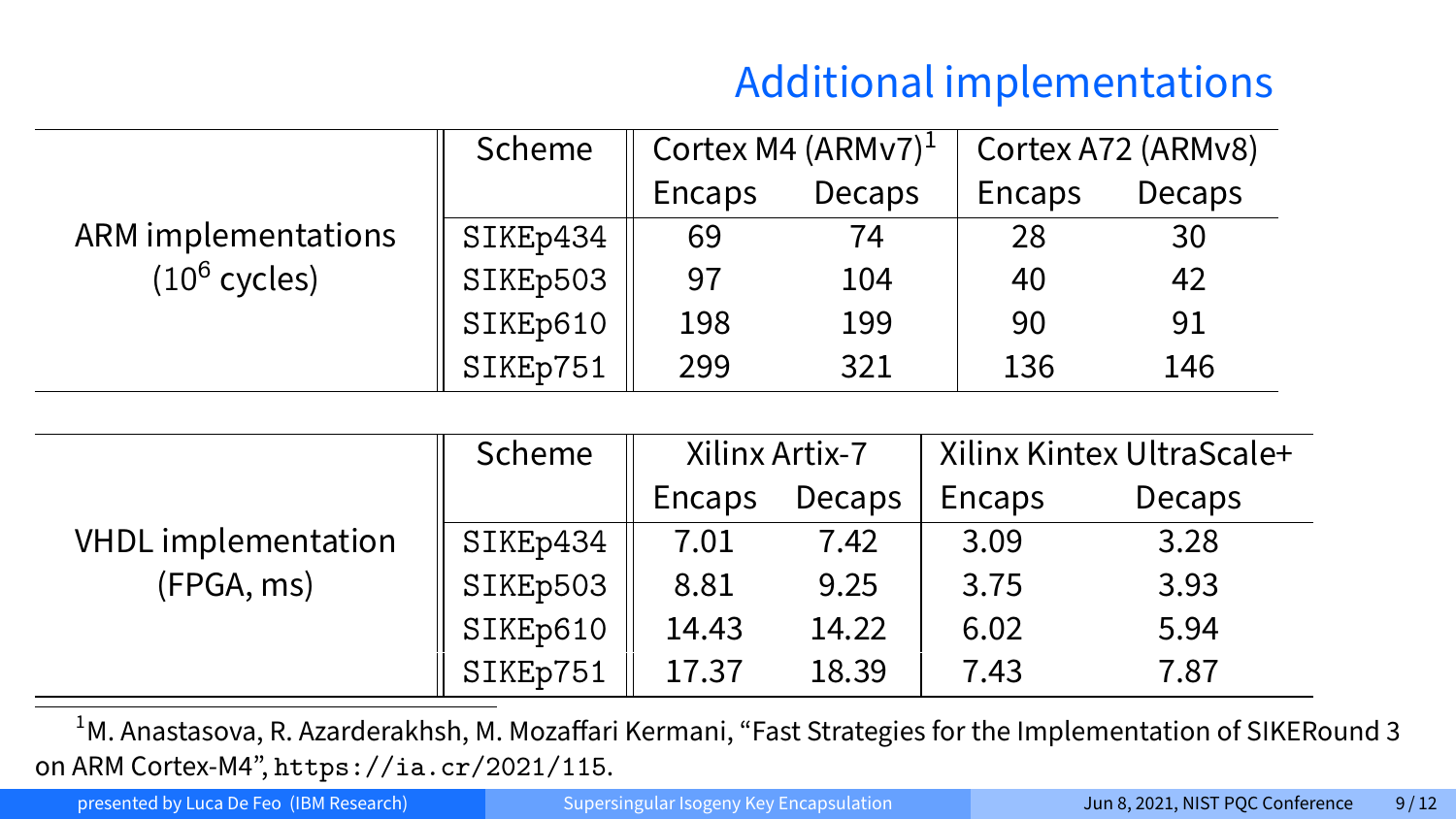## Recent developments

- SIKE's speed has greatly improved over the last 10 years.
- $\bullet$  Improvements, especially in software, become harder to come by.
- [BI'21] applies a Polynomial Modular Number System (PMNS) representation to finite fields in SIKE:
	- $\triangleright$  Does not appear to be competitive for SIKE's proposed parameters;
	- Suggests new level 5 parameter, p736, which is  $1.17\times$  faster.
	- $\triangleright$  [TWLLWG'20] had explored similar ideas previously, but had not demonstrated a speed-up.

<sup>1</sup>[BI'21] C. Bouvier, L. Imbert. "An Alternative Approach for SIDH Arithmetic", PKC 2021,

<https://ia.cr/2020/1385>.

<sup>&</sup>lt;sup>2</sup>[TWLLWG'20] J. Tian, P. Wang, Z. Liu, J. Lin, Z. Wang, J. Großschädl "Faster Software Implementation of the SIKE Protocol Based on a New Data Representation", <https://ia.cr/2020/660>.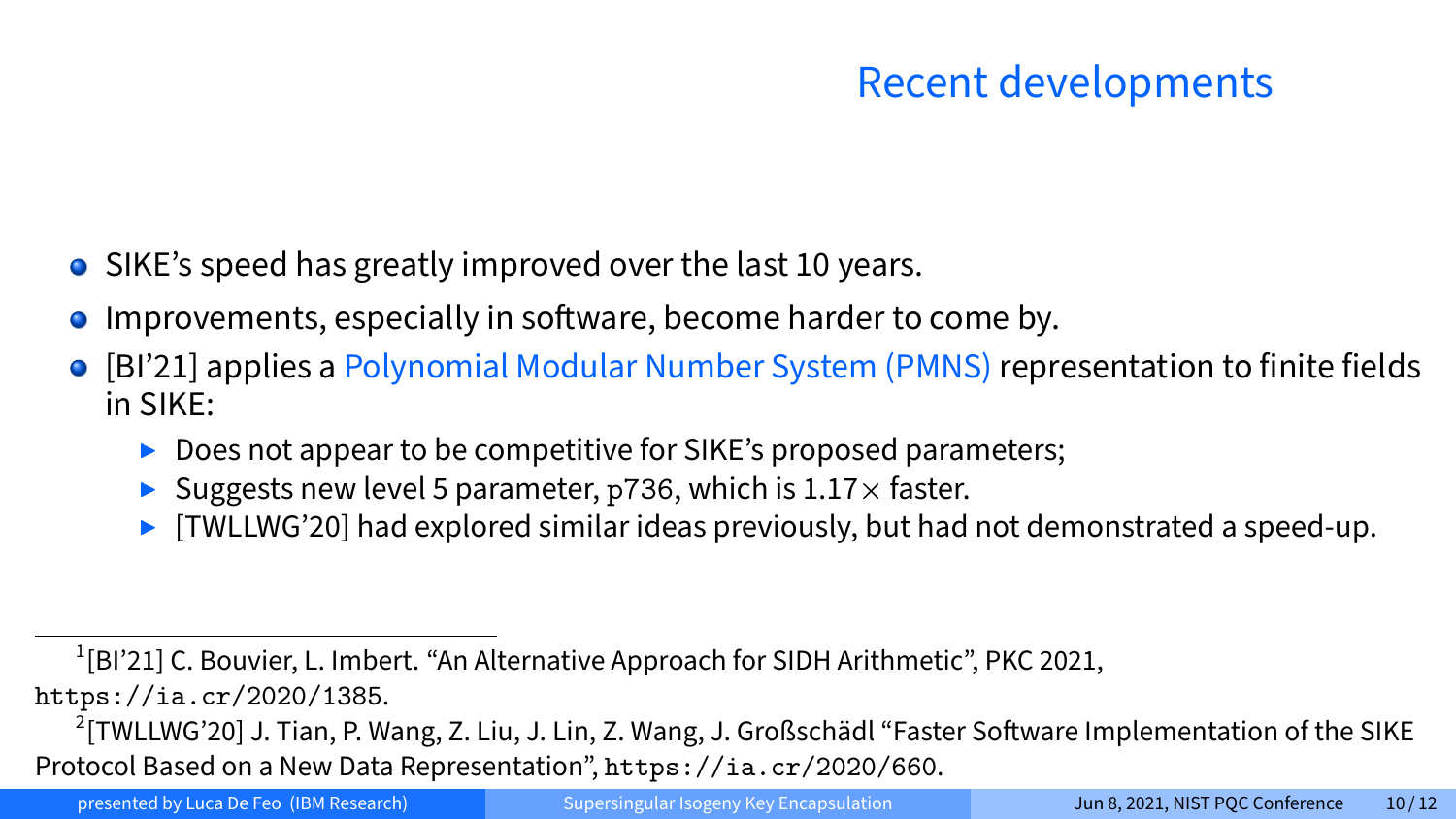## Recent developments

- **•** Best attack is the generic van Oorschot-Wiener (vOW) parallel collision finding algorithm.
- Current parameter selection penalizes SIKE: **memory is assumed to be free**.  $\bullet$
- [LWS'21] uses a budget-based cost model to derive a more realistic security estimation:
	- $\triangleright$  Takes into account processing (ASICs) and memory costs needed for cryptanalysis,
	- $\triangleright$  Suggests new smaller parameters fit NIST levels more closely,

|            | SIKE round 3 |            |               |        | [LWS'21] |            |        |               |
|------------|--------------|------------|---------------|--------|----------|------------|--------|---------------|
| NIST level | log p        | public key | Encaps        | Decaps | log p    | public key | Encaps | Decaps        |
|            |              | bytes      | $10^6$ cycles |        |          | bytes      |        | $10^6$ cycles |
|            | 434          | 330        | 9.7           | 10.3   | 377      | 288 B      | 7.3    | 7.2           |
| 3          | 610          | 462        | 27.3          | 27.4   | 546      | 414 B      | 19.9   | 19.9          |
| 5          | 751          | 564        | 40.7          | 43.9   | 697      | 528 B      | 33.3   | 35.0          |

1 [LWS'21] P. Longa, W. Wang, J. Szefer: "The Cost to Break SIKE: A Comparative Hardware-Based Analysis with AES and SHA-3", CRYPTO 2021. <https://eprint.iacr.org/2020/1457>.